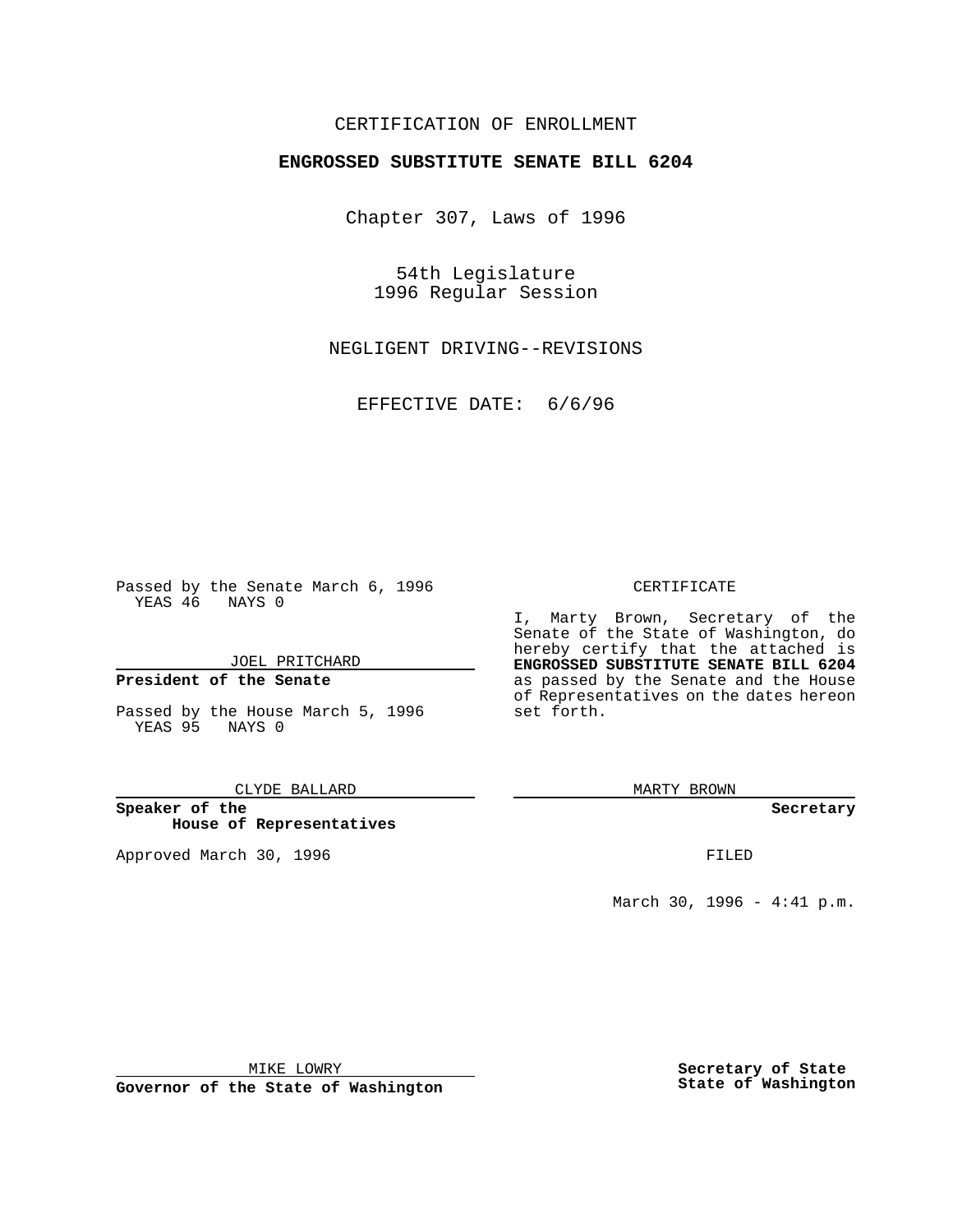# **ENGROSSED SUBSTITUTE SENATE BILL 6204** \_\_\_\_\_\_\_\_\_\_\_\_\_\_\_\_\_\_\_\_\_\_\_\_\_\_\_\_\_\_\_\_\_\_\_\_\_\_\_\_\_\_\_\_\_\_\_

\_\_\_\_\_\_\_\_\_\_\_\_\_\_\_\_\_\_\_\_\_\_\_\_\_\_\_\_\_\_\_\_\_\_\_\_\_\_\_\_\_\_\_\_\_\_\_

AS AMENDED BY THE HOUSE

Passed Legislature - 1996 Regular Session

## **State of Washington 54th Legislature 1996 Regular Session**

**By** Senate Committee on Law & Justice (originally sponsored by Senators Haugen, Smith, Winsley, Hale and Schow)

Read first time 01/30/96.

 AN ACT Relating to penalties for driving without a driver's license and negligent driving; amending RCW 46.61.525, 46.61.5055, 46.52.130; reenacting and amending RCW 46.20.021 and 46.63.020; creating a new creating; and prescribing penalties.

5 BE IT ENACTED BY THE LEGISLATURE OF THE STATE OF WASHINGTON:

6 **Sec. 1.** RCW 46.61.525 and 1979 ex.s. c 136 s 86 are each amended 7 to read as follows:

8 ((It shall be unlawful for any person to operate a motor vehicle in 9 a negligent manner. For the purpose of this section to "operate in a 10 negligent manner" shall be construed to mean the operation of a vehicle 11 in such a manner as to endanger or be likely to endanger any persons or 12 property: PROVIDED HOWEVER, That any person operating a motor vehicle 13 on private property with the consent of the owner in a manner 14 consistent with the owner's consent shall not be quilty of negligent 15 <del>driving.</del>

16 The offense of operating a vehicle in a negligent manner shall be 17 considered to be a lesser offense than, but included in, the offense of 18 operating a vehicle in a reckless manner, and any person charged with 19 operating a vehicle in a reckless manner may be convicted of the lesser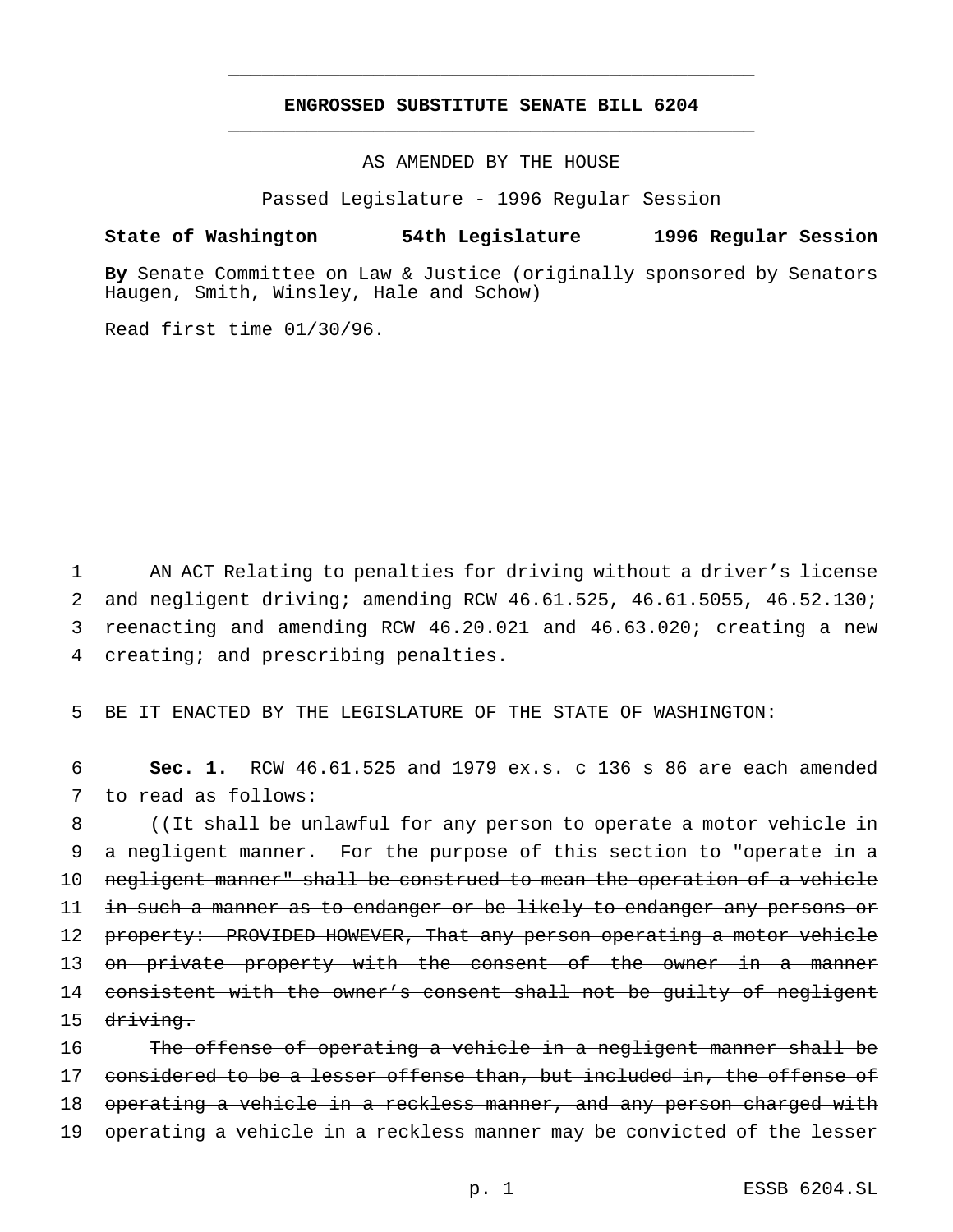offense of operating a vehicle in a negligent manner. Any person violating the provisions of this section will be guilty of a misdemeanor: PROVIDED, That the director may not revoke any license under this section, and such offense is not punishable by imprisonment 5 or by a fine exceeding two hundred fifty dollars.)) (1)(a) A person is guilty of negligent driving in the first degree if he or she operates a motor vehicle in a manner that is both negligent and endangers or is 8 likely to endanger any person or property, and exhibits the effects of having consumed liquor or an illegal drug.

 (b) It is an affirmative defense to negligent driving in the first degree by means of exhibiting the effects of having consumed an illegal 12 drug that must be proved by the defendant by a preponderance of the 13 evidence, that the driver has a valid prescription for the drug 14 consumed, and has been consuming it according to the prescription 15 directions and warnings.

(c) Negligent driving in the first degree is a misdemeanor.

 (2)(a) A person is guilty of negligent driving in the second degree if, under circumstances not constituting negligent driving in the first 19 degree, he or she operates a motor vehicle in a manner that is both negligent and endangers or is likely to endanger any person or 21 property.

 (b) It is an affirmative defense to negligent driving in the second 23 degree that must be proved by the defendant by a preponderance of the evidence, that the driver was operating the motor vehicle on private 25 property with the consent of the owner in a manner consistent with the owner's consent.

 (c) Negligent driving in the second degree is a traffic infraction and is subject to a penalty of two hundred fifty dollars.

(3) For the purposes of this section:

 (a) "Negligent" means the failure to exercise ordinary care, and is the doing of some act that a reasonably careful person would not do under the same or similar circumstances or the failure to do something 33 that a reasonably careful person would do under the same or similar circumstances.

 (b) "Exhibiting the effects of having consumed liquor" means that 36 a person has the odor of liquor on his or her breath, or that by speech, manner, appearance, behavior, lack of coordination, or 38 otherwise exhibits that he or she has consumed liquor, and either: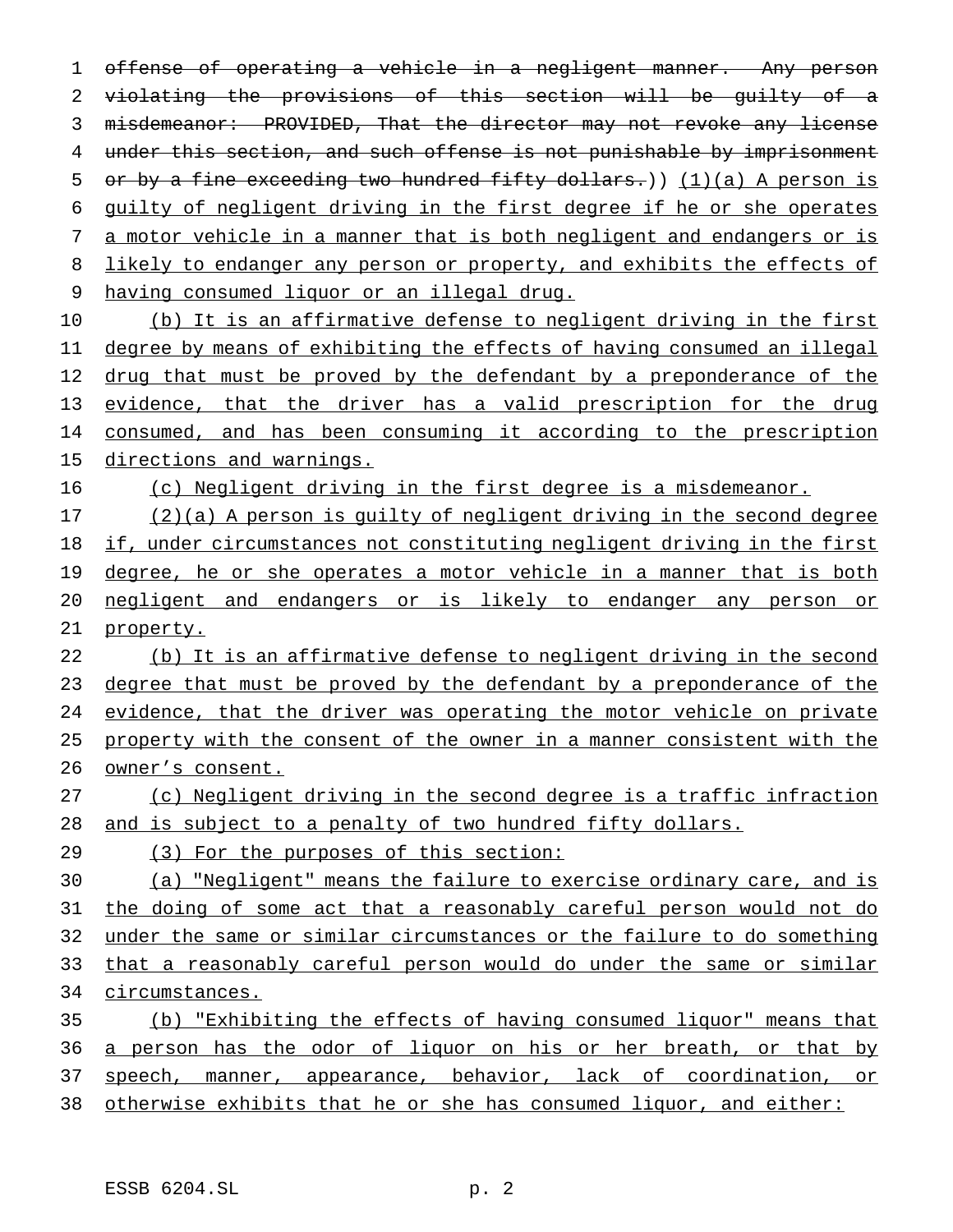(i) Is in possession of or in close proximity to a container that 2 has or recently had liquor in it; or

(ii) Is shown by other evidence to have recently consumed liquor.

 (c) "Exhibiting the effects of having consumed an illegal drug" means that a person by speech, manner, appearance, behavior, lack of coordination, or otherwise exhibits that he or she has consumed an 7 illegal drug and either:

8 (i) Is in possession of an illegal drug; or

 (ii) Is shown by other evidence to have recently consumed an illegal drug.

 (d) "Illegal drug" means a controlled substance under chapter 69.50 12 RCW for which the driver does not have a valid prescription or that is not being consumed in accordance with the prescription directions and 14 warnings, or a legend drug under chapter 69.41 RCW for which the driver 15 does not have a valid prescription or that is not being consumed in accordance with the prescription directions and warnings.

 (4) Any act prohibited by this section that also constitutes a 18 crime under any other law of this state may be the basis of prosecution 19 under such other law notwithstanding that it may also be the basis for prosecution under this section.

 NEW SECTION. **Sec. 2.** (1) The office of the administrator for the courts shall collect data on the following after the effective date of this act:

 (a) The number of arrests, charges, and convictions for negligent driving in the first degree;

 (b) The number of notices of infraction issued for negligent 27 driving in the second degree; and

 (c) The number of charges for negligent driving that were the result of an amended charge from some other offense, and the numbers for each such other offense.

 (2) The office of the administrator for the courts shall compile the collected data and make a report to the legislature no later than October 1, 1998.

 **Sec. 3.** RCW 46.61.5055 and 1995 1st sp.s. c 17 s 2 are each amended to read as follows: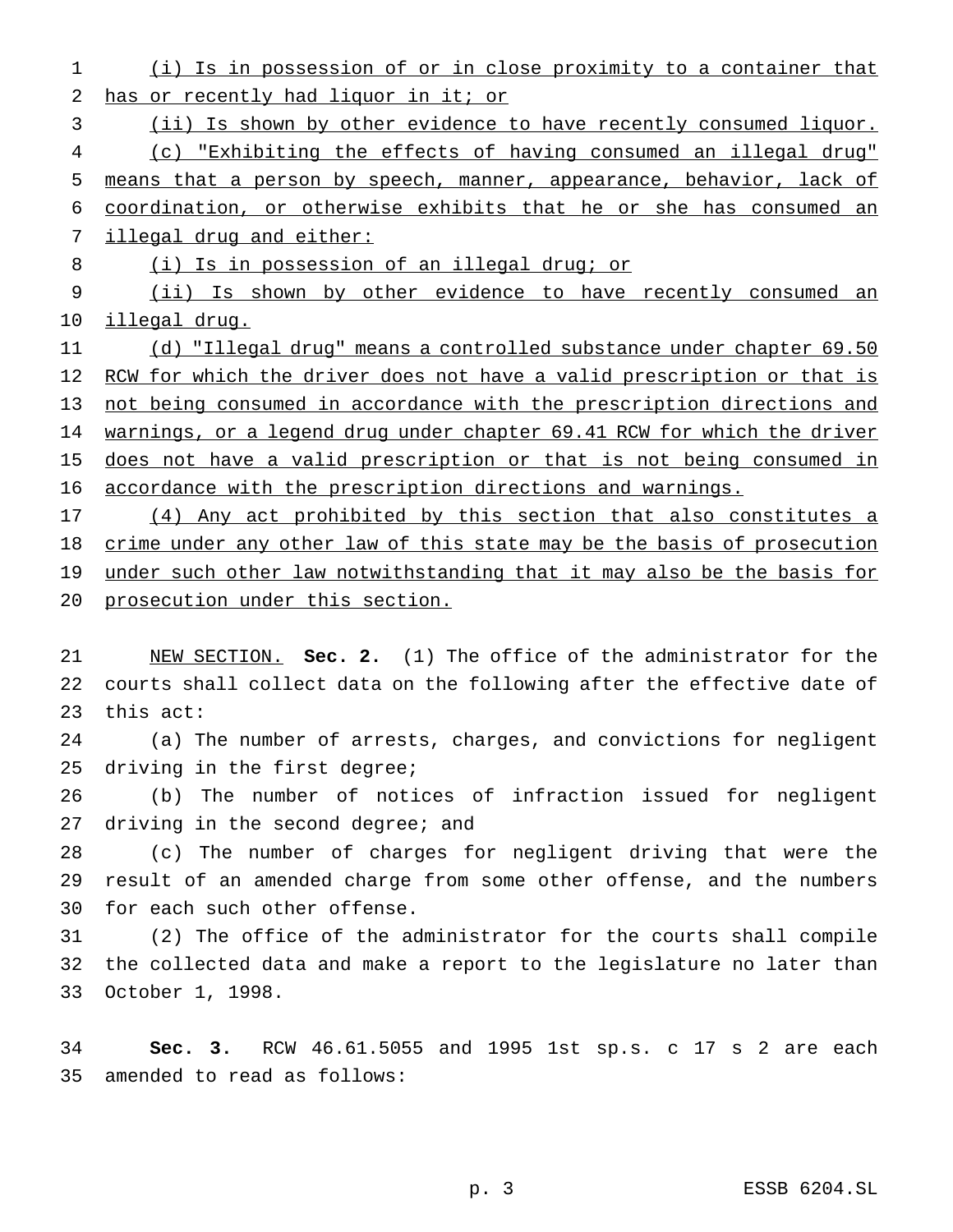(1) A person who is convicted of a violation of RCW 46.61.502 or 46.61.504 and who has no prior offense within five years shall be punished as follows:

 (a) In the case of a person whose alcohol concentration was less than 0.15, or for whom for reasons other than the person's refusal to take a test offered pursuant to RCW 46.20.308 there is no test result indicating the person's alcohol concentration:

 (i) By imprisonment for not less than one day nor more than one year. Twenty-four consecutive hours of the imprisonment may not be suspended or deferred unless the court finds that the imposition of this mandatory minimum sentence would impose a substantial risk to the offender's physical or mental well-being. Whenever the mandatory minimum sentence is suspended or deferred, the court shall state in writing the reason for granting the suspension or deferral and the facts upon which the suspension or deferral is based; and

 (ii) By a fine of not less than three hundred fifty dollars nor more than five thousand dollars. Three hundred fifty dollars of the fine may not be suspended or deferred unless the court finds the 19 offender to be indigent; and

 (iii) By suspension of the offender's license or permit to drive, or suspension of any nonresident privilege to drive, for a period of ninety days. The period of license, permit, or privilege suspension may not be suspended. The court shall notify the department of licensing of the conviction, and upon receiving notification of the conviction the department shall suspend the offender's license, permit, or privilege; or

 (b) In the case of a person whose alcohol concentration was at least 0.15, or for whom by reason of the person's refusal to take a test offered pursuant to RCW 46.20.308 there is no test result indicating the person's alcohol concentration:

 (i) By imprisonment for not less than two days nor more than one year. Two consecutive days of the imprisonment may not be suspended or deferred unless the court finds that the imposition of this mandatory minimum sentence would impose a substantial risk to the offender's physical or mental well-being. Whenever the mandatory minimum sentence is suspended or deferred, the court shall state in writing the reason for granting the suspension or deferral and the facts upon which the suspension or deferral is based; and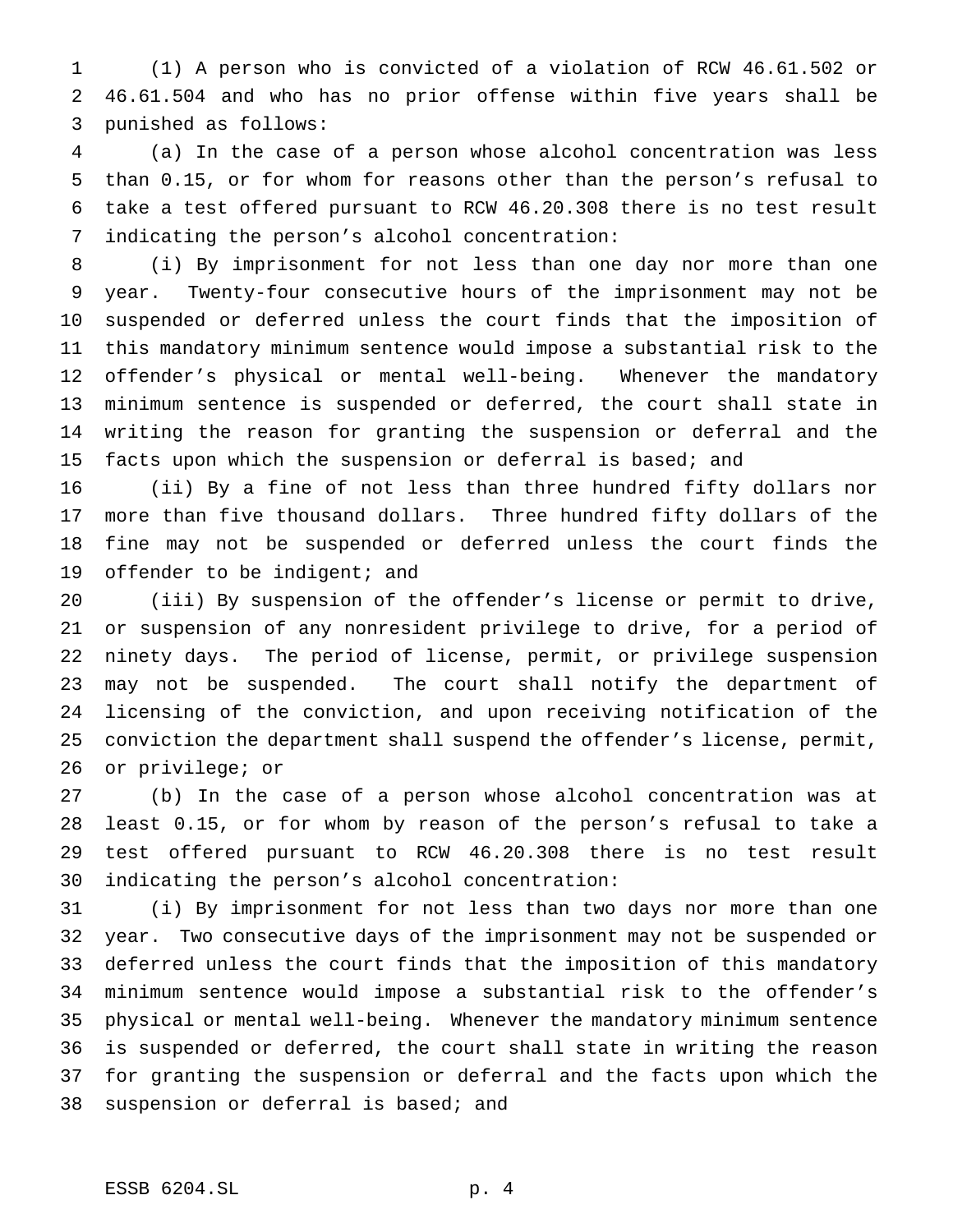(ii) By a fine of not less than five hundred dollars nor more than five thousand dollars. Five hundred dollars of the fine may not be suspended or deferred unless the court finds the offender to be indigent; and

 (iii) By suspension of the offender's license or permit to drive, or suspension of any nonresident privilege to drive, for a period of one hundred twenty days. The period of license, permit, or privilege suspension may not be suspended. The court shall notify the department of licensing of the conviction, and upon receiving notification of the conviction the department shall suspend the offender's license, permit, or privilege.

 (2) A person who is convicted of a violation of RCW 46.61.502 or 46.61.504 and who has one prior offense within five years shall be punished as follows:

 (a) In the case of a person whose alcohol concentration was less than 0.15, or for whom for reasons other than the person's refusal to take a test offered pursuant to RCW 46.20.308 there is no test result indicating the person's alcohol concentration:

 (i) By imprisonment for not less than thirty days nor more than one year. Thirty days of the imprisonment may not be suspended or deferred unless the court finds that the imposition of this mandatory minimum sentence would impose a substantial risk to the offender's physical or mental well-being. Whenever the mandatory minimum sentence is suspended or deferred, the court shall state in writing the reason for granting the suspension or deferral and the facts upon which the 26 suspension or deferral is based; and

 (ii) By a fine of not less than five hundred dollars nor more than five thousand dollars. Five hundred dollars of the fine may not be suspended or deferred unless the court finds the offender to be indigent; and

 (iii) By revocation of the offender's license or permit to drive, or suspension of any nonresident privilege to drive, for a period of one year. The period of license, permit, or privilege revocation may not be suspended. The court shall notify the department of licensing of the conviction, and upon receiving notification of the conviction the department shall revoke the offender's license, permit, or privilege; or

 (b) In the case of a person whose alcohol concentration was at least 0.15, or for whom by reason of the person's refusal to take a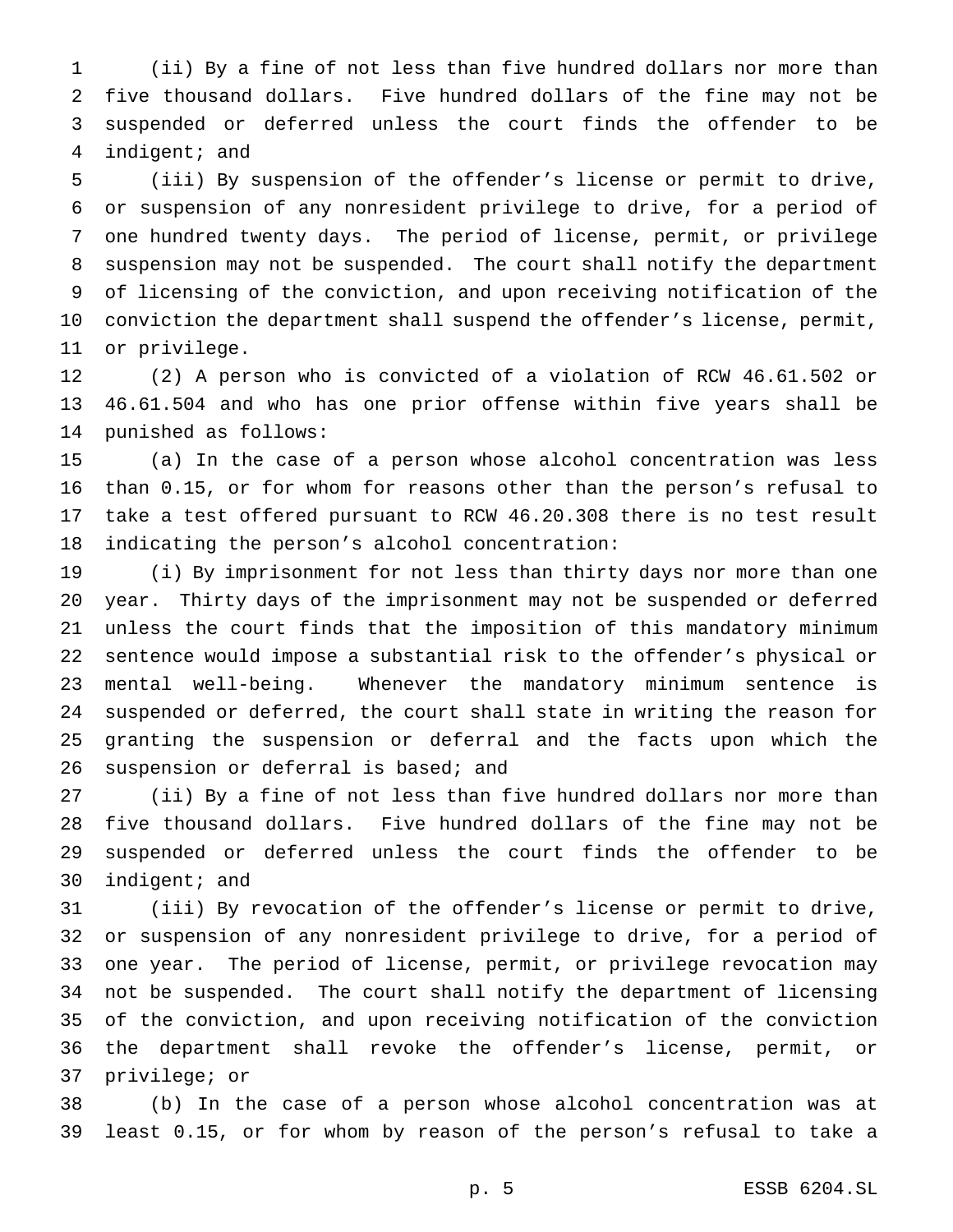test offered pursuant to RCW 46.20.308 there is no test result indicating the person's alcohol concentration:

 (i) By imprisonment for not less than forty-five days nor more than one year. Forty-five days of the imprisonment may not be suspended or deferred unless the court finds that the imposition of this mandatory minimum sentence would impose a substantial risk to the offender's physical or mental well-being. Whenever the mandatory minimum sentence is suspended or deferred, the court shall state in writing the reason for granting the suspension or deferral and the facts upon which the suspension or deferral is based; and

 (ii) By a fine of not less than seven hundred fifty dollars nor more than five thousand dollars. Seven hundred fifty dollars of the fine may not be suspended or deferred unless the court finds the 14 offender to be indigent; and

 (iii) By revocation of the offender's license or permit to drive, or suspension of any nonresident privilege to drive, for a period of four hundred fifty days. The period of license, permit, or privilege revocation may not be suspended. The court shall notify the department of licensing of the conviction, and upon receiving notification of the conviction the department shall revoke the offender's license, permit, or privilege.

 (3) A person who is convicted of a violation of RCW 46.61.502 or 46.61.504 and who has two or more prior offenses within five years shall be punished as follows:

 (a) In the case of a person whose alcohol concentration was less than 0.15, or for whom for reasons other than the person's refusal to take a test offered pursuant to RCW 46.20.308 there is no test result indicating the person's alcohol concentration:

 (i) By imprisonment for not less than ninety days nor more than one year. Ninety days of the imprisonment may not be suspended or deferred unless the court finds that the imposition of this mandatory minimum sentence would impose a substantial risk to the offender's physical or mental well-being. Whenever the mandatory minimum sentence is suspended or deferred, the court shall state in writing the reason for granting the suspension or deferral and the facts upon which the suspension or deferral is based; and

 (ii) By a fine of not less than one thousand dollars nor more than five thousand dollars. One thousand dollars of the fine may not be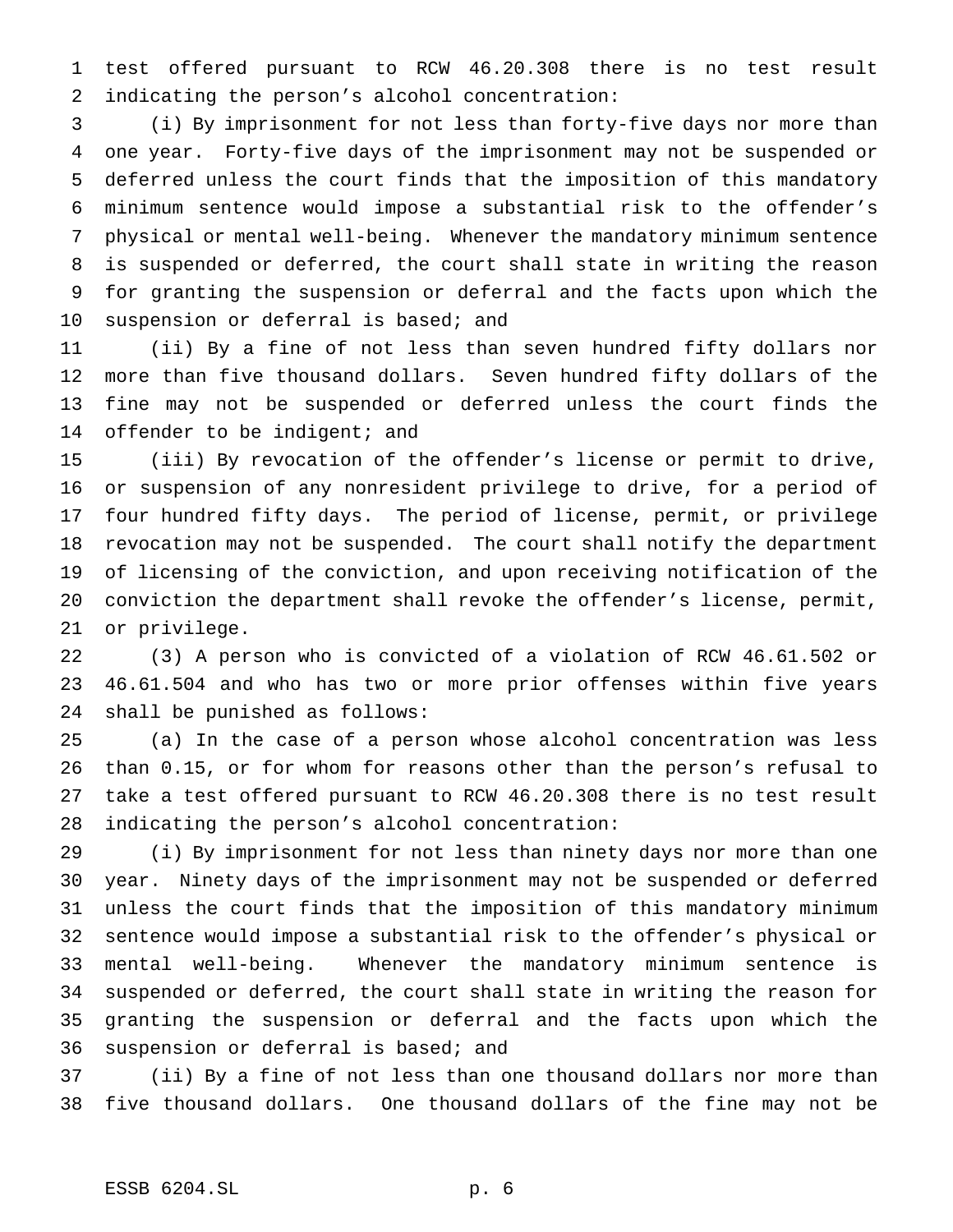suspended or deferred unless the court finds the offender to be 2 indigent; and

 (iii) By revocation of the offender's license or permit to drive, or suspension of any nonresident privilege to drive, for a period of two years. The period of license, permit, or privilege revocation may not be suspended. The court shall notify the department of licensing of the conviction, and upon receiving notification of the conviction the department shall revoke the offender's license, permit, or privilege; or

 (b) In the case of a person whose alcohol concentration was at least 0.15, or for whom by reason of the person's refusal to take a test offered pursuant to RCW 46.20.308 there is no test result indicating the person's alcohol concentration:

 (i) By imprisonment for not less than one hundred twenty days nor more than one year. One hundred twenty days of the imprisonment may not be suspended or deferred unless the court finds that the imposition of this mandatory minimum sentence would impose a substantial risk to the offender's physical or mental well-being. Whenever the mandatory minimum sentence is suspended or deferred, the court shall state in writing the reason for granting the suspension or deferral and the facts upon which the suspension or deferral is based; and

 (ii) By a fine of not less than one thousand five hundred dollars nor more than five thousand dollars. One thousand five hundred dollars of the fine may not be suspended or deferred unless the court finds the 25 offender to be indigent; and

 (iii) By revocation of the offender's license or permit to drive, or suspension of any nonresident privilege to drive, for a period of three years. The period of license, permit, or privilege revocation may not be suspended. The court shall notify the department of licensing of the conviction, and upon receiving notification of the conviction the department shall revoke the offender's license, permit, or privilege.

 (4) In exercising its discretion in setting penalties within the limits allowed by this section, the court shall particularly consider whether the person's driving at the time of the offense was responsible for injury or damage to another or another's property.

 (5) An offender punishable under this section is subject to the alcohol assessment and treatment provisions of RCW 46.61.5056.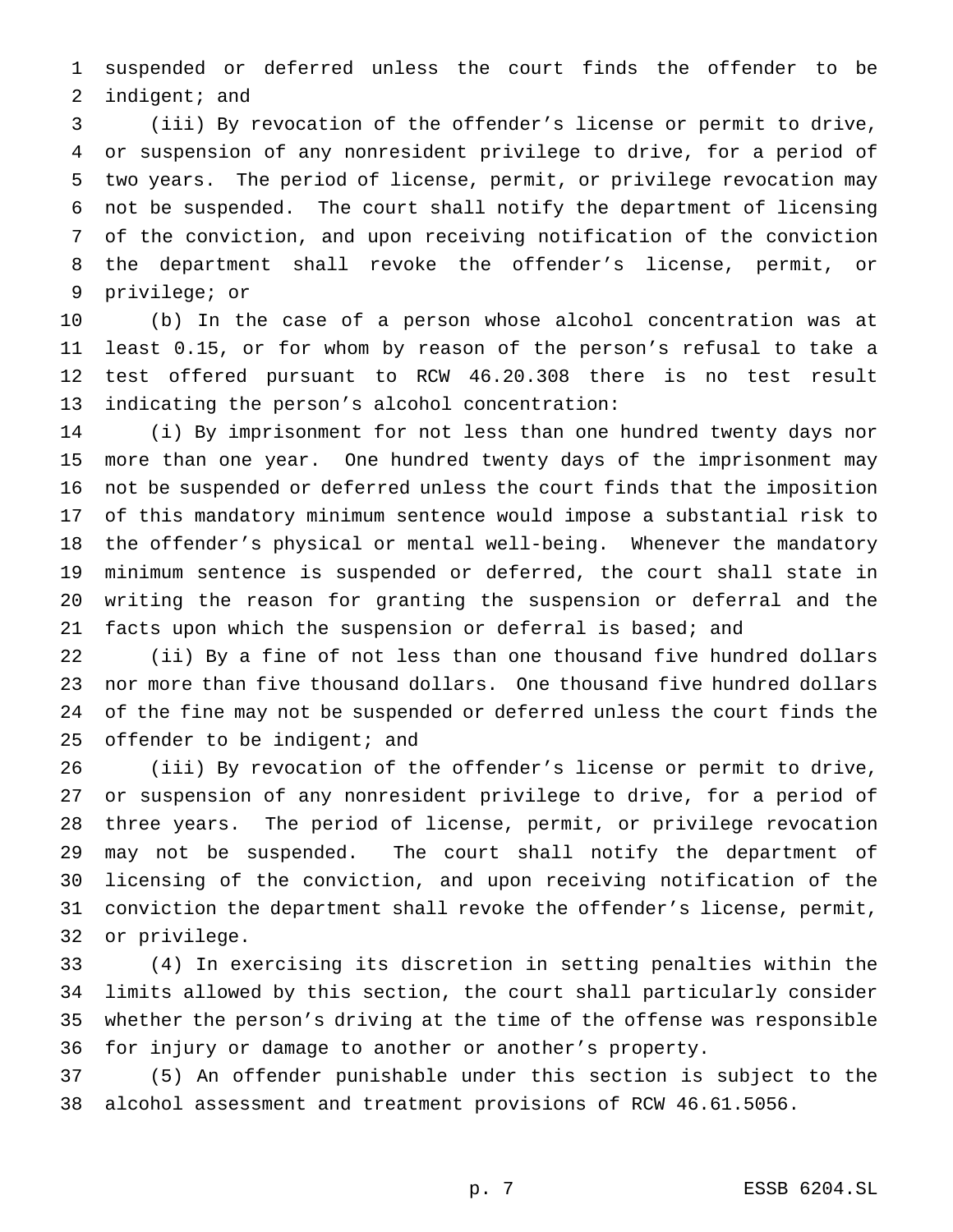(6) After expiration of any period of suspension or revocation of the offender's license, permit, or privilege to drive required by this section, the department shall place the offender's driving privilege in probationary status pursuant to RCW 46.20.355.

 (7)(a) In addition to any nonsuspendable and nondeferrable jail sentence required by this section, whenever the court imposes less than one year in jail, the court shall also suspend but shall not defer a period of confinement for a period not exceeding two years. The court shall impose conditions of probation that include: (i) Not driving a motor vehicle within this state without a valid license to drive and proof of financial responsibility for the future; (ii) not driving a motor vehicle within this state while having an alcohol concentration of 0.08 or more within two hours after driving; and (iii) not refusing to submit to a test of his or her breath or blood to determine alcohol concentration upon request of a law enforcement officer who has reasonable grounds to believe the person was driving or was in actual physical control of a motor vehicle within this state while under the influence of intoxicating liquor. The court may impose conditions of probation that include nonrepetition, alcohol or drug treatment, supervised probation, or other conditions that may be appropriate. The sentence may be imposed in whole or in part upon violation of a condition of probation during the suspension period.

 (b) For each violation of mandatory conditions of probation under 24 (a)(i) and (ii) or  $(a)(i)$  and (iii) of this subsection, the court shall order the convicted person to be confined for thirty days, which shall not be suspended or deferred.

 (c) For each incident involving a violation of a mandatory condition of probation imposed under this subsection, the license, permit, or privilege to drive of the person shall be suspended by the court for thirty days or, if such license, permit, or privilege to drive already is suspended, revoked, or denied at the time the finding of probation violation is made, the suspension, revocation, or denial then in effect shall be extended by thirty days. The court shall notify the department of any suspension, revocation, or denial or any extension of a suspension, revocation, or denial imposed under this subsection.

(8)(a) A "prior offense" means any of the following:

 (i) A conviction for a violation of RCW 46.61.502 or an equivalent local ordinance;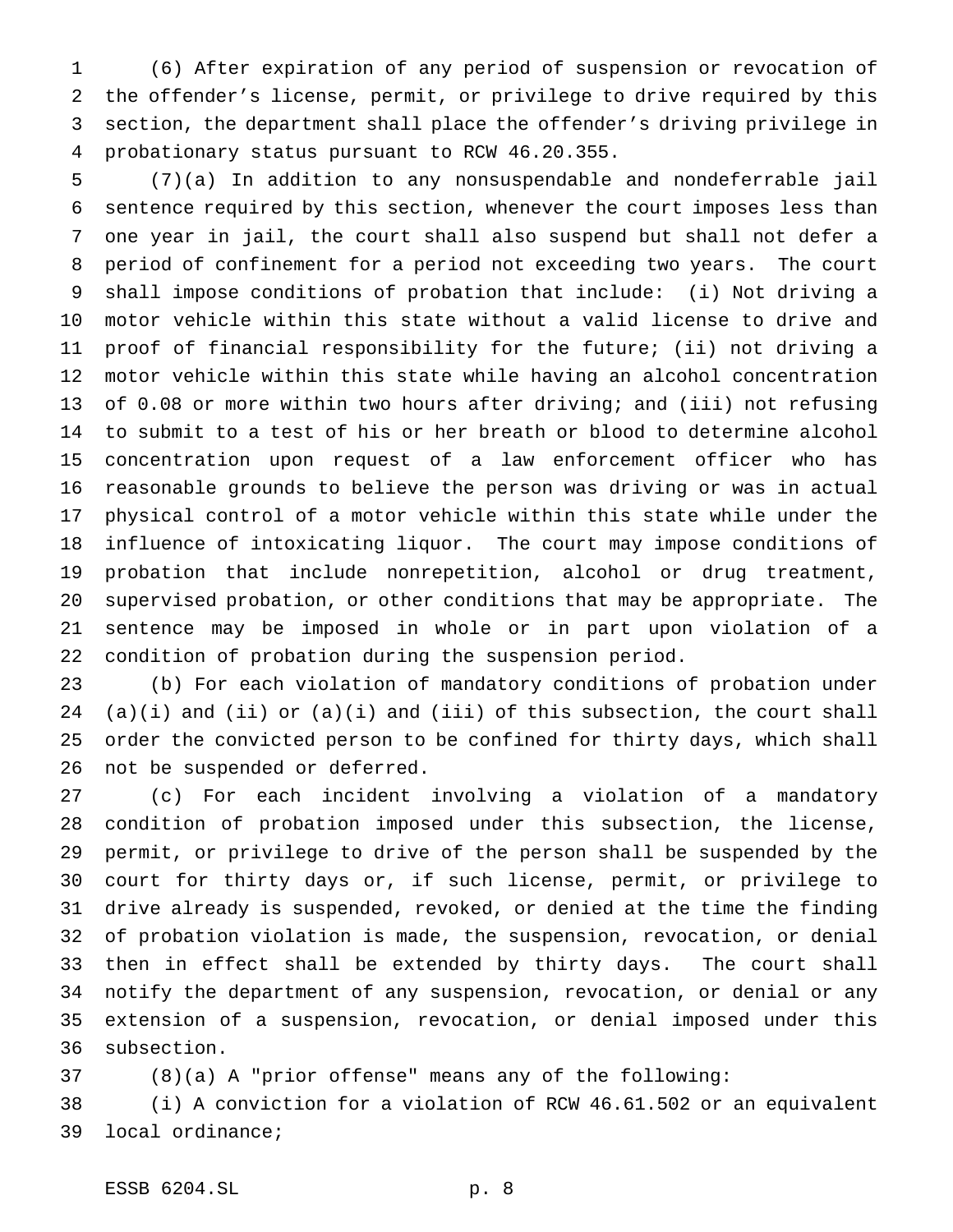(ii) A conviction for a violation of RCW 46.61.504 or an equivalent local ordinance;

 (iii) A conviction for a violation of RCW 46.61.520 committed while under the influence of intoxicating liquor or any drug;

 (iv) A conviction for a violation of RCW 46.61.522 committed while under the influence of intoxicating liquor or any drug;

 (v) A conviction for a violation of RCW 46.61.525(1) or an equivalent local ordinance, if the conviction is the result of a charge that was originally filed as a violation of RCW 46.61.502 or 46.61.504, 10 or an equivalent local ordinance, or of RCW 46.61.520 or 46.61.522;

 (vi) An out-of-state conviction for a violation that would have 12 been a violation of  $(a)(i)$ ,  $(ii)$ ,  $(iii)$ ,  $((or))$   $(iv)$ , or  $(v)$  of this 13 subsection if committed in this state; (( $\sigma$ r

 $(v_i)$ ) (vii) A deferred prosecution under chapter 10.05 RCW granted in a prosecution for a violation of RCW 46.61.502, 46.61.504, or an 16 equivalent local ordinance; or

 (viii) A deferred prosecution under chapter 10.05 RCW granted in a prosecution for a violation of RCW 46.61.525(1), or an equivalent local 19 ordinance, if the charge under which the deferred prosecution was granted was originally filed as a violation of RCW 46.61.502 or 46.61.502, or an equivalent local ordinance, or of RCW 46.61.520 or 46.61.522.

 (b) "Within five years" means that the arrest for a prior offense occurred within five years of the arrest for the current offense.

 **Sec. 4.** RCW 46.52.130 and 1994 c 275 s 16 are each amended to read as follows:

 A certified abstract of the driving record shall be furnished only to the individual named in the abstract, an employer, the insurance carrier that has insurance in effect covering the employer or a prospective employer, the insurance carrier that has insurance in effect covering the named individual, the insurance carrier to which the named individual has applied, an alcohol/drug assessment or treatment agency approved by the department of social and health services, to which the named individual has applied or been assigned for evaluation or treatment, or city and county prosecuting attorneys. City attorneys and county prosecuting attorneys may provide the driving record to alcohol/drug assessment or treatment agencies approved by the department of social and health services to which the named individual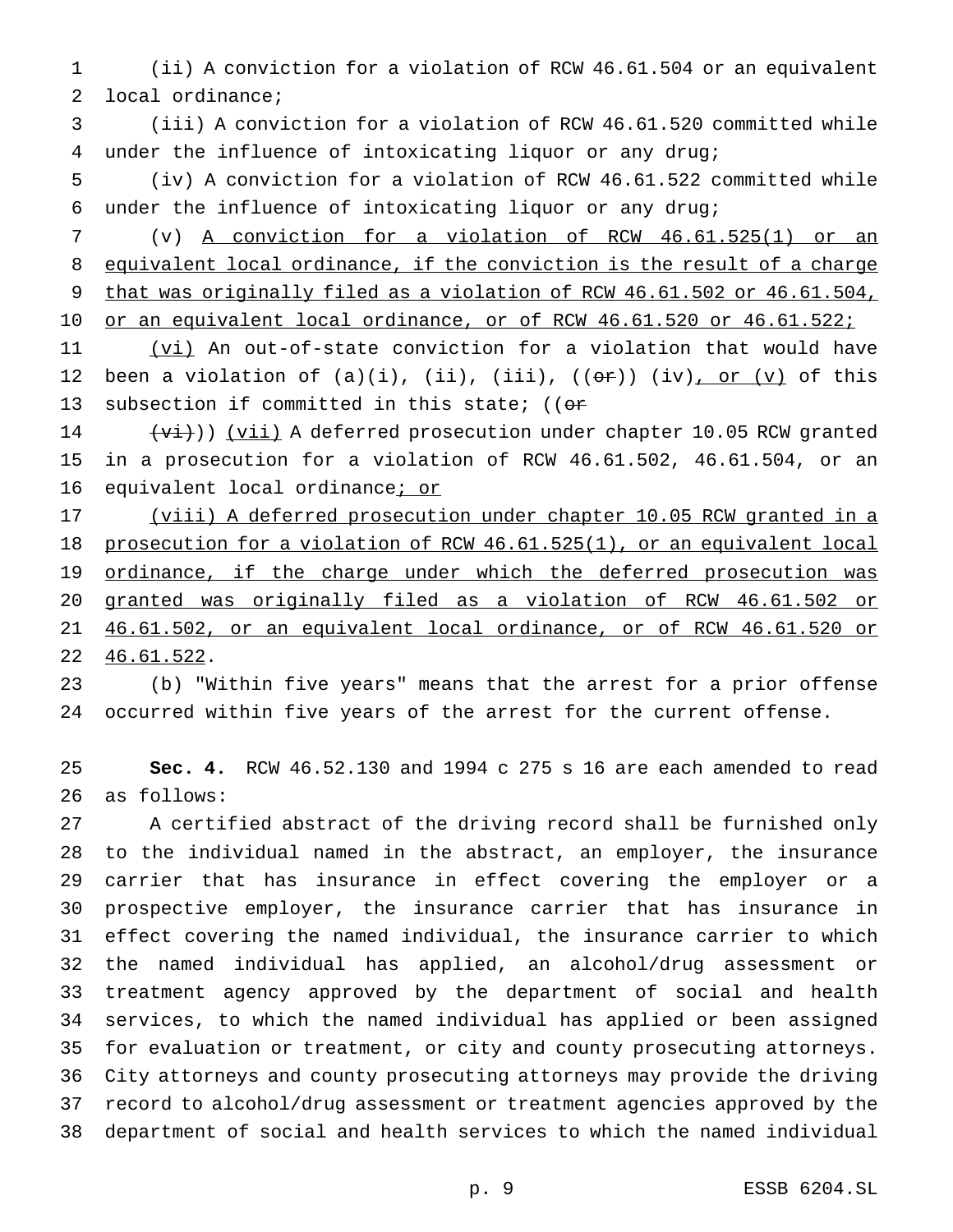has applied or been assigned for evaluation or treatment. The director, upon proper request, shall furnish a certified abstract covering the period of not more than the last three years to insurance companies. Upon proper request, the director shall furnish a certified abstract covering a period of not more than the last five years to state approved alcohol/drug assessment or treatment agencies, except that the certified abstract shall also include records of alcohol- related offenses as defined in RCW 46.01.260(2) covering a period of not more than the last ten years. Upon proper request, a certified abstract of the full driving record maintained by the department shall be furnished to a city or county prosecuting attorney, to the individual named in the abstract or to an employer or prospective employer of the named individual. The abstract, whenever possible, shall include an enumeration of motor vehicle accidents in which the person was driving; the total number of vehicles involved; whether the vehicles were legally parked or moving; whether the vehicles were occupied at the time of the accident; any reported convictions, forfeitures of bail, or findings that an infraction was committed based upon a violation of any motor vehicle law; and the status of the person's driving privilege in this state. The enumeration shall include any reports of failure to appear in response to a traffic citation or failure to respond to a notice of infraction served upon the named individual by an arresting officer. Certified abstracts furnished to prosecutors and alcohol/drug assessment or treatment agencies shall also indicate whether a recorded violation is an alcohol-related offense as defined in RCW 46.01.260(2) that was originally charged as one of the alcohol-related offenses designated in RCW 46.01.260(2)(a)(i).

 The abstract provided to the insurance company shall exclude any information, except that related to the commission of misdemeanors or felonies by the individual, pertaining to law enforcement officers or fire fighters as defined in RCW 41.26.030, or any officer of the Washington state patrol, while driving official vehicles in the 34 performance of occupational duty. The abstract provided to the insurance company shall include convictions for RCW 46.61.525 (1) and 36 (2) except that the abstract shall report them only as negligent 37 driving without reference to whether they are for first or second 38 degree negligent driving. The abstract provided to the insurance company shall exclude any deferred prosecution under RCW 10.05.060,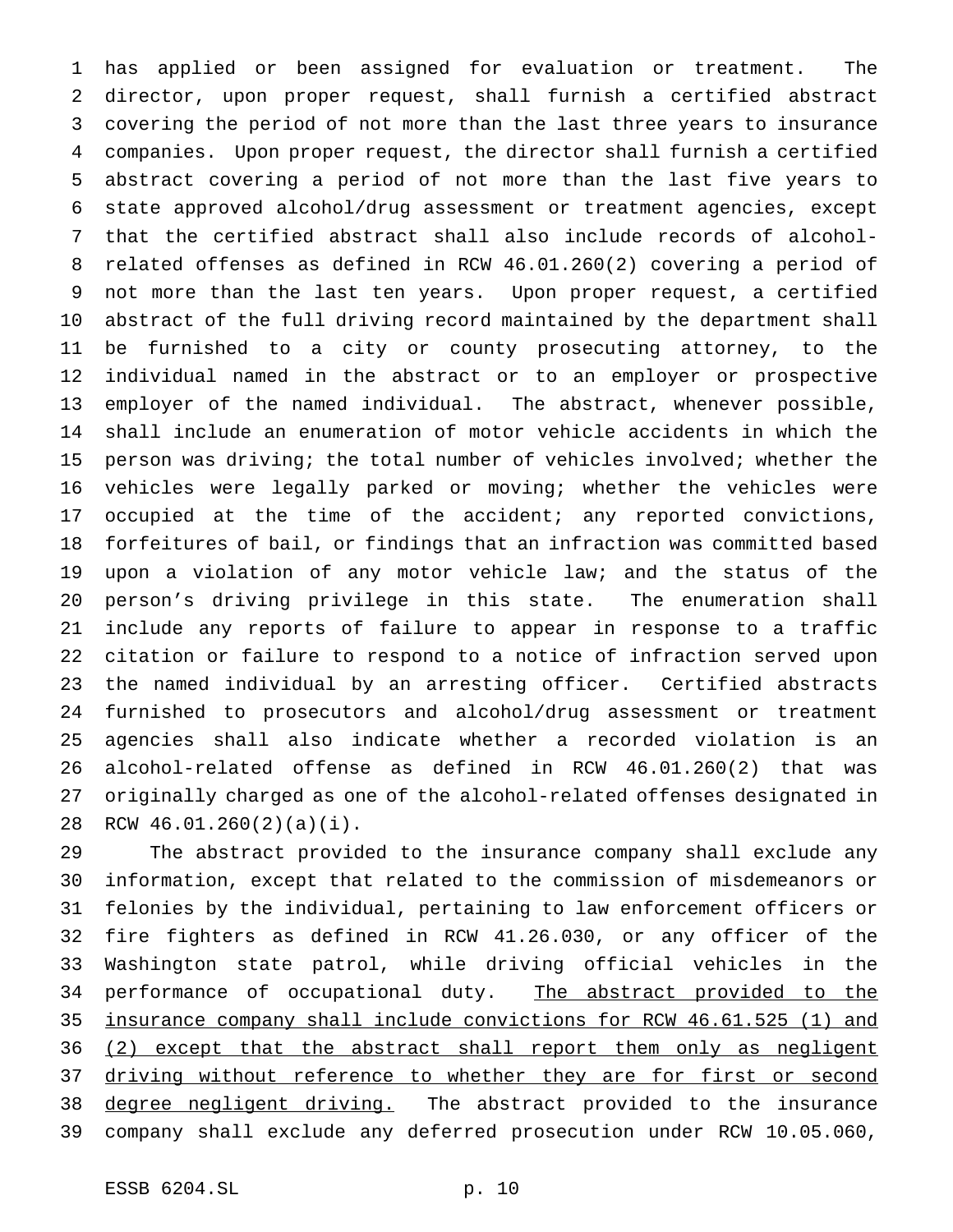except that if a person is removed from a deferred prosecution under RCW 10.05.090, the abstract shall show the deferred prosecution as well as the removal.

 The director shall collect for each abstract the sum of four dollars and fifty cents which shall be deposited in the highway safety fund.

 Any insurance company or its agent receiving the certified abstract shall use it exclusively for its own underwriting purposes and shall not divulge any of the information contained in it to a third party. No policy of insurance may be canceled, nonrenewed, denied, or have the rate increased on the basis of such information unless the policyholder was determined to be at fault. No insurance company or its agent for underwriting purposes relating to the operation of commercial motor vehicles may use any information contained in the abstract relative to any person's operation of motor vehicles while not engaged in such employment, nor may any insurance company or its agent for underwriting purposes relating to the operation of noncommercial motor vehicles use any information contained in the abstract relative to any person's operation of commercial motor vehicles.

 Any employer or prospective employer receiving the certified abstract shall use it exclusively for his or her own purpose to determine whether the licensee should be permitted to operate a commercial vehicle or school bus upon the public highways of this state and shall not divulge any information contained in it to a third party. Any alcohol/drug assessment or treatment agency approved by the department of social and health services receiving the certified abstract shall use it exclusively for the purpose of assisting its employees in making a determination as to what level of treatment, if any, is appropriate. The agency, or any of its employees, shall not divulge any information contained in the abstract to a third party. Any violation of this section is a gross misdemeanor.

 **Sec. 5.** RCW 46.20.021 and 1991 c 293 s 3 and 1991 c 73 s 1 are each reenacted and amended to read as follows:

 (1) No person, except as expressly exempted by this chapter, may drive any motor vehicle upon a highway in this state unless the person has a valid driver's license issued to Washington residents under the provisions of this chapter. A violation of this subsection is a misdemeanor and is a lesser included offense within the offenses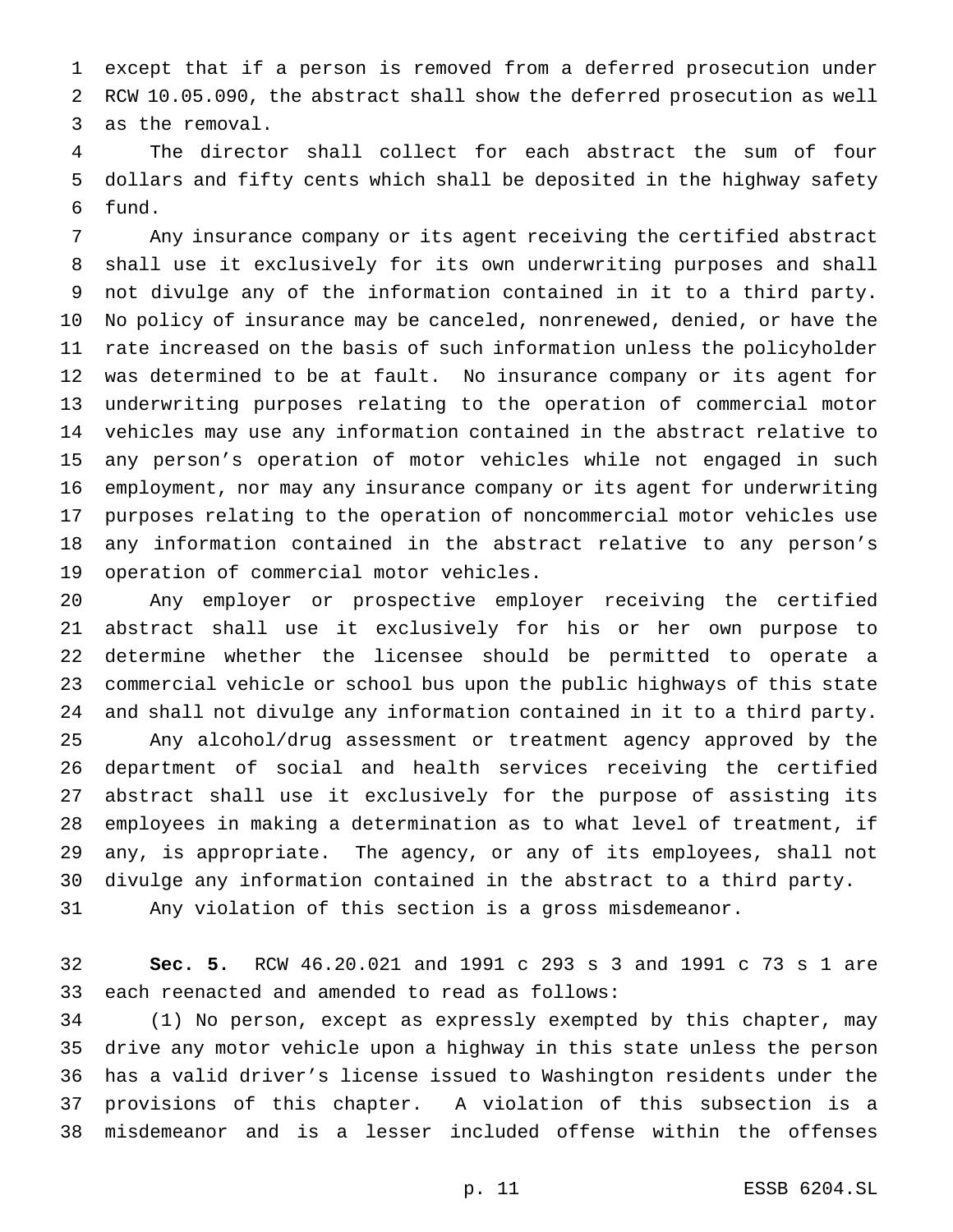described in RCW 46.20.342(1) or 46.20.420. However, if a person in violation of this section provides the citing officer with an expired driver's license or other valid identifying documentation under RCW 46.20.035 at the time of the stop and is not in violation of RCW 46.20.342(1) or 46.20.420, the violation of this section is an infraction and is subject to a penalty of two hundred fifty dollars. 7 If the person appears in person before the court or submits by mail written proof that he or she obtained a valid license after being 9 cited, the court shall reduce the penalty to fifty dollars.

 (2) For the purposes of obtaining a valid driver's license, a resident is a person who manifests an intent to live or be located in this state on more than a temporary or transient basis. Evidence of residency includes but is not limited to:

(a) Becoming a registered voter in this state; or

 (b) Receiving benefits under one of the Washington public assistance programs; or

 (c) Declaring that he or she is a resident for the purpose of obtaining a state license or tuition fees at resident rates.

 (3) The term "Washington public assistance programs" referred to in subsection (2)(b) of this section includes only public assistance programs for which more than fifty percent of the combined costs of benefits and administration are paid from state funds. Programs which are not included within the term "Washington public assistance programs" pursuant to the above criteria include, but are not limited to the food stamp program under the federal food stamp act of 1964; programs under the child nutrition act of 1966, 42 U.S.C. Secs. 1771 through 1788; and aid to families with dependent children, 42 U.S.C. Secs. 601 through 606.

 (4) No person shall receive a driver's license unless and until he or she surrenders to the department all valid driver's licenses in his or her possession issued to him or her by any other jurisdiction. The department shall establish a procedure to invalidate the surrendered photograph license and return it to the person. The invalidated license, along with the valid temporary Washington driver's license provided for in RCW 46.20.055(3), shall be accepted as proper identification. The department shall notify the issuing department that the licensee is now licensed in a new jurisdiction. No person shall be permitted to have more than one valid driver's license at any time.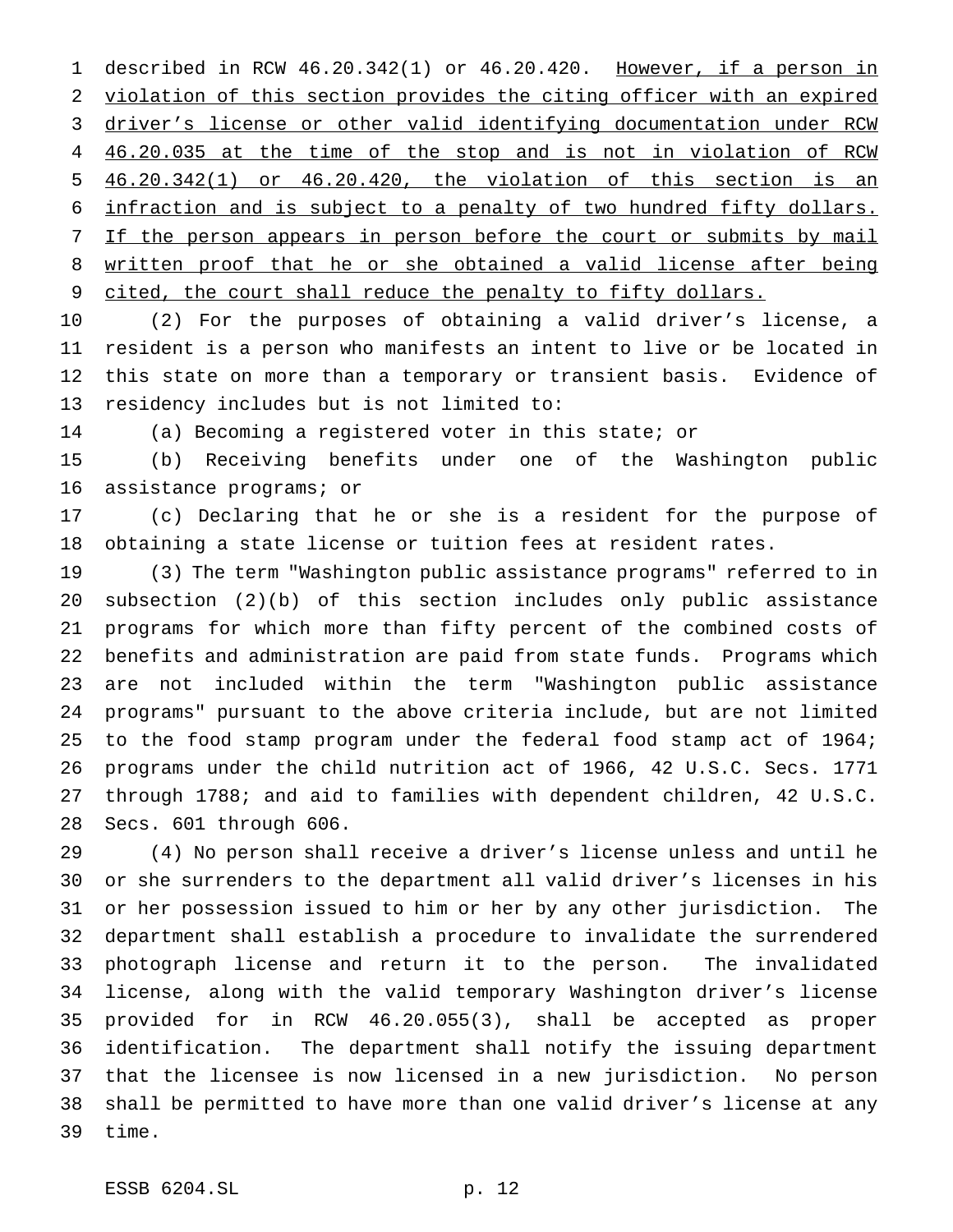(5) New Washington residents are allowed thirty days from the date they become residents as defined in this section to procure a valid Washington driver's license.

 (6) Any person licensed as a driver under this chapter may exercise the privilege thereby granted upon all streets and highways in this state and shall not be required to obtain any other license to exercise such privilege by any county, municipal or local board, or body having authority to adopt local police regulations.

 **Sec. 6.** RCW 46.63.020 and 1995 1st sp.s. c 16 s 1, 1995 c 332 s 16, and 1995 c 256 s 25 are each reenacted and amended to read as follows:

 Failure to perform any act required or the performance of any act prohibited by this title or an equivalent administrative regulation or local law, ordinance, regulation, or resolution relating to traffic including parking, standing, stopping, and pedestrian offenses, is designated as a traffic infraction and may not be classified as a criminal offense, except for an offense contained in the following provisions of this title or a violation of an equivalent administrative regulation or local law, ordinance, regulation, or resolution:

 (1) RCW 46.09.120(2) relating to the operation of a nonhighway vehicle while under the influence of intoxicating liquor or a controlled substance;

(2) RCW 46.09.130 relating to operation of nonhighway vehicles;

 (3) RCW 46.10.090(2) relating to the operation of a snowmobile while under the influence of intoxicating liquor or narcotics or habit-forming drugs or in a manner endangering the person of another; (4) RCW 46.10.130 relating to the operation of snowmobiles;

 (5) Chapter 46.12 RCW relating to certificates of ownership and registration and markings indicating that a vehicle has been destroyed or declared a total loss;

 (6) RCW 46.16.010 relating to initial registration of motor vehicles;

 (7) RCW 46.16.011 relating to permitting unauthorized persons to drive;

(8) RCW 46.16.160 relating to vehicle trip permits;

 (9) RCW 46.16.381 (6) or (9) relating to unauthorized use or acquisition of a special placard or license plate for disabled persons' parking;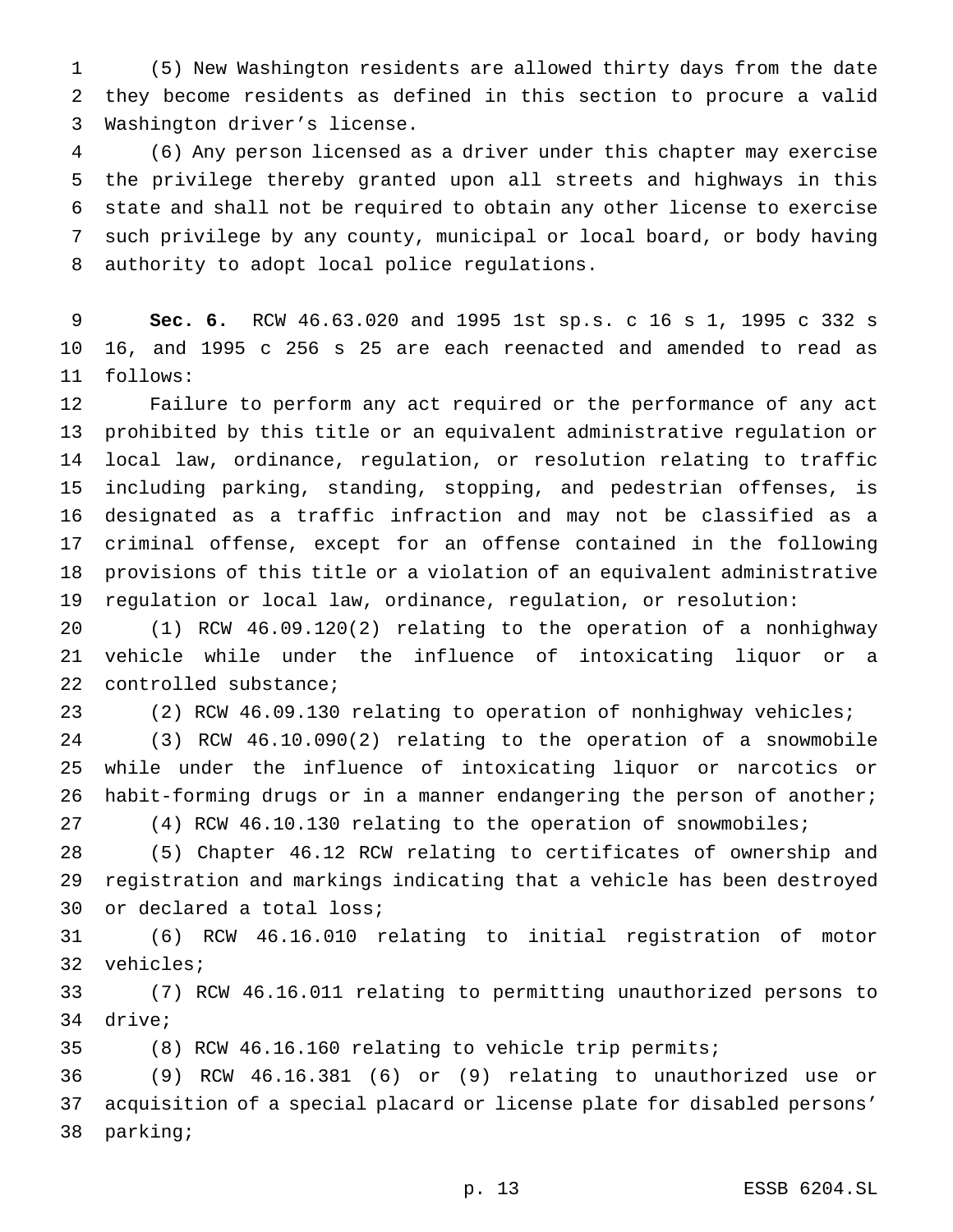(10) RCW 46.20.021 relating to driving without a valid driver's license, unless the person cited for the violation provided the citing officer with an expired driver's license or other valid identifying documentation under RCW 46.20.035 at the time of the stop and was not in violation of RCW 46.20.342(1) or 46.20.420, in which case the violation is an infraction; (11) RCW 46.20.336 relating to the unlawful possession and use of a driver's license; (12) RCW 46.20.342 relating to driving with a suspended or revoked license or status; (13) RCW 46.20.410 relating to the violation of restrictions of an occupational driver's license; (14) RCW 46.20.420 relating to the operation of a motor vehicle with a suspended or revoked license; (15) RCW 46.20.750 relating to assisting another person to start a vehicle equipped with an ignition interlock device; (16) RCW 46.25.170 relating to commercial driver's licenses; (17) Chapter 46.29 RCW relating to financial responsibility; (18) RCW 46.30.040 relating to providing false evidence of financial responsibility; (19) RCW 46.37.435 relating to wrongful installation of sunscreening material; (20) RCW 46.44.180 relating to operation of mobile home pilot vehicles; (21) RCW 46.48.175 relating to the transportation of dangerous articles; (22) RCW 46.52.010 relating to duty on striking an unattended car or other property; (23) RCW 46.52.020 relating to duty in case of injury to or death of a person or damage to an attended vehicle; (24) RCW 46.52.090 relating to reports by repairmen, storagemen, 32 and appraisers; (25) RCW 46.52.100 relating to driving under the influence of liquor or drugs; (26) RCW 46.52.130 relating to confidentiality of the driving record to be furnished to an insurance company, an employer, and an alcohol/drug assessment or treatment agency; (27) RCW 46.55.020 relating to engaging in the activities of a registered tow truck operator without a registration certificate;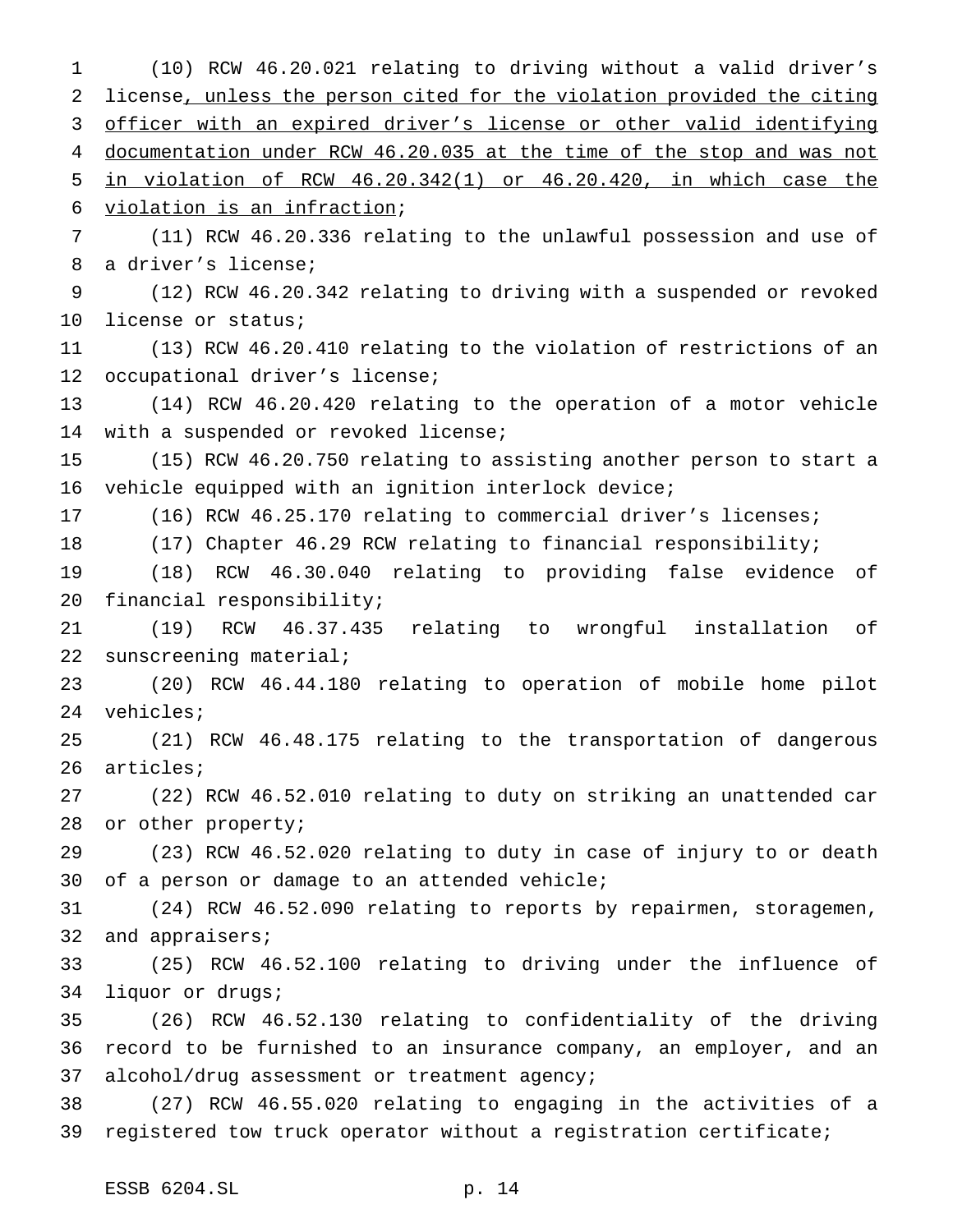(28) RCW 46.55.035 relating to prohibited practices by tow truck operators; (29) RCW 46.61.015 relating to obedience to police officers, flagmen, or fire fighters; (30) RCW 46.61.020 relating to refusal to give information to or cooperate with an officer; (31) RCW 46.61.022 relating to failure to stop and give identification to an officer; (32) RCW 46.61.024 relating to attempting to elude pursuing police vehicles; (33) RCW 46.61.500 relating to reckless driving; (34) RCW 46.61.502 and 46.61.504 relating to persons under the influence of intoxicating liquor or drugs; (35) RCW ((46.61.5055 (section 5, chapter 332 (Substitute Senate 15 Bill No. 5141), Laws of 1995))) 46.61.503 relating to a person under age twenty-one driving a motor vehicle after consuming alcohol; (36) RCW 46.61.520 relating to vehicular homicide by motor vehicle; (37) RCW 46.61.522 relating to vehicular assault; 19 (38) RCW 46.61.525(1) relating to first degree negligent driving; (39) RCW 46.61.527(4) relating to reckless endangerment of roadway workers; (40) RCW 46.61.530 relating to racing of vehicles on highways; (41) RCW 46.61.685 relating to leaving children in an unattended vehicle with the motor running; (42) RCW 46.64.010 relating to unlawful cancellation of or attempt to cancel a traffic citation; (43) RCW 46.64.048 relating to attempting, aiding, abetting, 28 coercing, and committing crimes; (44) Chapter 46.65 RCW relating to habitual traffic offenders; (45) Chapter 46.70 RCW relating to unfair motor vehicle business practices, except where that chapter provides for the assessment of monetary penalties of a civil nature; (46) Chapter 46.72 RCW relating to the transportation of passengers in for hire vehicles; (47) Chapter 46.80 RCW relating to motor vehicle wreckers; (48) Chapter 46.82 RCW relating to driver's training schools; (49) RCW 46.87.260 relating to alteration or forgery of a cab card, letter of authority, or other temporary authority issued under chapter 46.87 RCW;